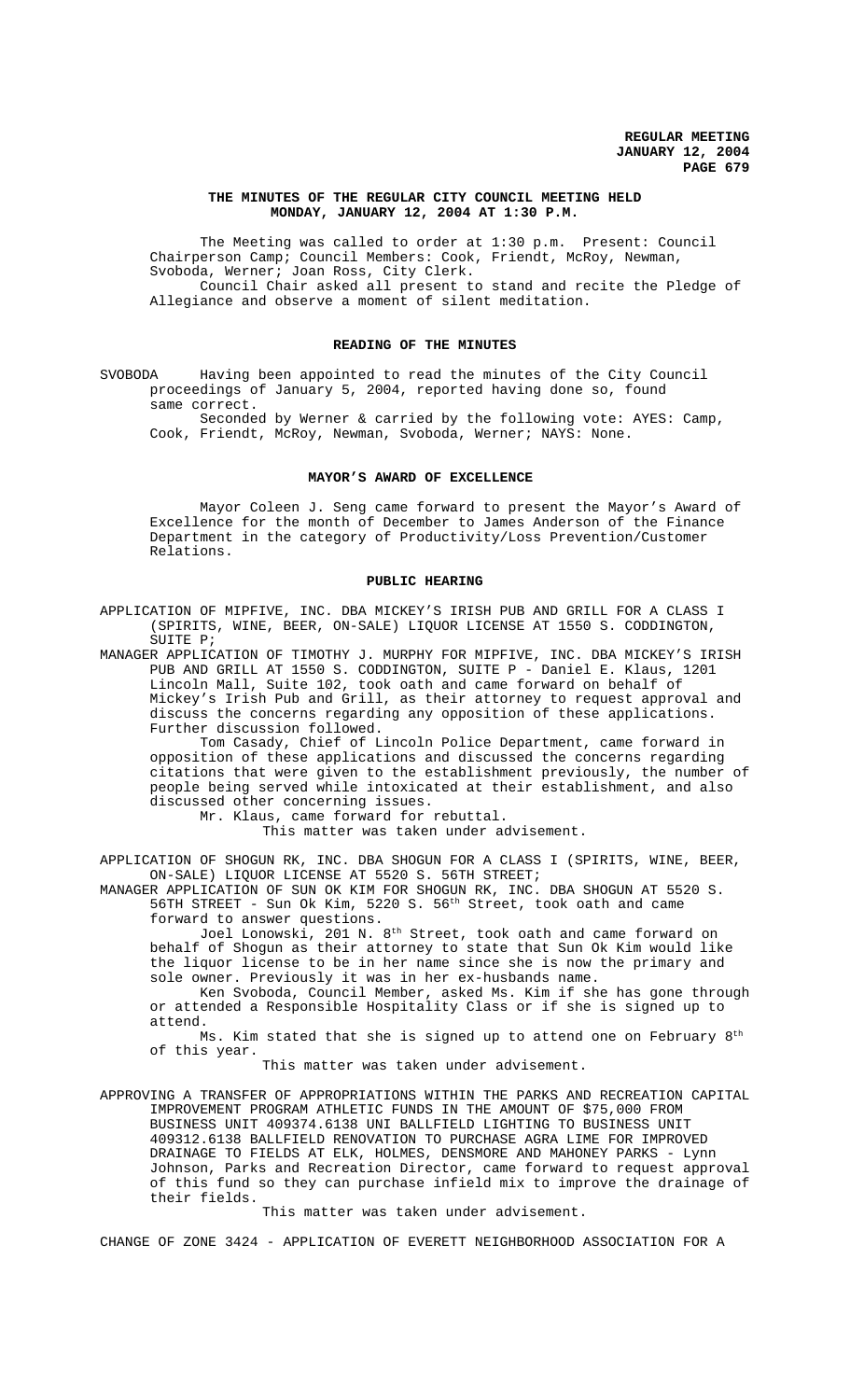CHANGE OF ZONE FROM R-4 RESIDENTIAL, R-5 RESIDENTIAL, R-6 RESIDENTIAL AND B-3 COMMERCIAL TO R-2 RESIDENTIAL, ON PROPERTY GENERALLY LOCATED BETWEEN 9TH AND 13TH STREETS, FROM WASHINGTON TO SOUTH STREETS - Kristi Wamstad-Evans, 1209 Peach Street, came forward representing the Everett Neighborhood Association and gave a presentation asking for approval of their original request of Change of Zone 3424. Further discussion followed.

Pat Anderson, 1500 S. 11th Street, came forward in favor of the original request of Change of Zone 3424. Further discussion followed. Jeffery Tangeman, 1144 Peach Street, came forward in favor of the

original request of Change of Zone 3424. Further discussion followed. Michael Tavlin, 340 Victory Lane, came forward on behalf of B&J Partnership in favor of the request of Change of Zone 3424 as the Planning Department submitted it.

Ray Hill, Planning Department, came forward to discuss the Change of Zone. Discussion followed.

Kristi Wamstad-Evans came forward for rebuttal. This matter was taken under advisement.

- AMENDING SECTION 14.80.110 OF THE LINCOLN MUNICIPAL CODE RELATING TO SNOW AND ICE REMOVAL TO PROVIDE THAT THE SIDEWALK INSPECTOR SHALL PLACE A WRITTEN NOTICE ON THE FRONT DOOR OR OTHER CONSPICUOUS PLACE ON THE PROPERTY ORDERING THE SIDEWALKS ALONG THE SAME OR ANY PORTION THEREOF TO BE CLEARED IMMEDIATELY AND PROVIDING A DEADLINE TO COMPLETE THE SAME OF NOT LESS THAN TWELVE HOURS AFTER POSTING THE SAME - Harry Kroos, Public Works and Utilities Sidewalk Services, came forward requesting approval and to answer any questions of the Council. Further discussion followed. This matter was taken under advisement.
- AUTHORIZING AND PROVIDING FOR THE ISSUANCE OF HIGHWAY ALLOCATION FUND PLEDGE BONDS OF THE CITY OF LINCOLN, NEBRASKA IN AN AMOUNT NOT TO EXCEED \$35,000,000 - Allan Abbott, Public Works and Utilities Director, came forward to request approval of this highway allocation fund pledge bonds that Don Herz the Finance Director gave a presentation on at last week's meeting.

Ken Svoboda, Council Member, when CIP is developed and presented to us, do we have any flexibility in that, as a body, to alter that CIP whether it be the ranking of these projects or elimating that project and slipping in another project?

Mr. Abbott, yes with the exception of that if we had a multi-year resolution pass by the council previously for a project that is the  $2^{\text{nd}}$ half of the funding as in the CIP, but it would be difficult to do that. Discussion followed.

Don Herz, Finance Director, came forward requesting approval of the highway allocation fund pledge bonds and explained the Tax Exempt Yield Curve, the additional wheel tax revenue, and the difference between a revenue bond and a highway allocation bond. Discussion followed.

Bruce Bohrer, Lincoln Chamber of Commerce, came forward in support of the highway allocation fund pledge bonds and to answer questions. This matter was taken under advisement.

SPECIAL PERMIT 1826A - APPLICATION OF LARRY AND BLANCHE SCHWARCK TO INCREASE THE NUMBER OF RESIDENTS AT HAVEN MANOR, A DOMICILIARY CARE FACILITY, FROM 37 TO 46, ON PROPERTY GENERALLY LOCATED AT S. 56TH AND LINDEN STREET - Bob Schoenleber, Project Architect, 123 S.  $84^{\text{th}}$  Street, Suite A, came forward to request approval of this Special Permit No. 1826A and to answer questions.

This matter was taken under advisement.

# **MISCELLANEOUS BUSINESS - NONE**

**\*\* END OF PUBLIC HEARING \*\***

#### **PUBLIC HEARING REOPENED 3:13P.M.**

NEWMAN Moved to re-open the public hearing for Kabuki Japanese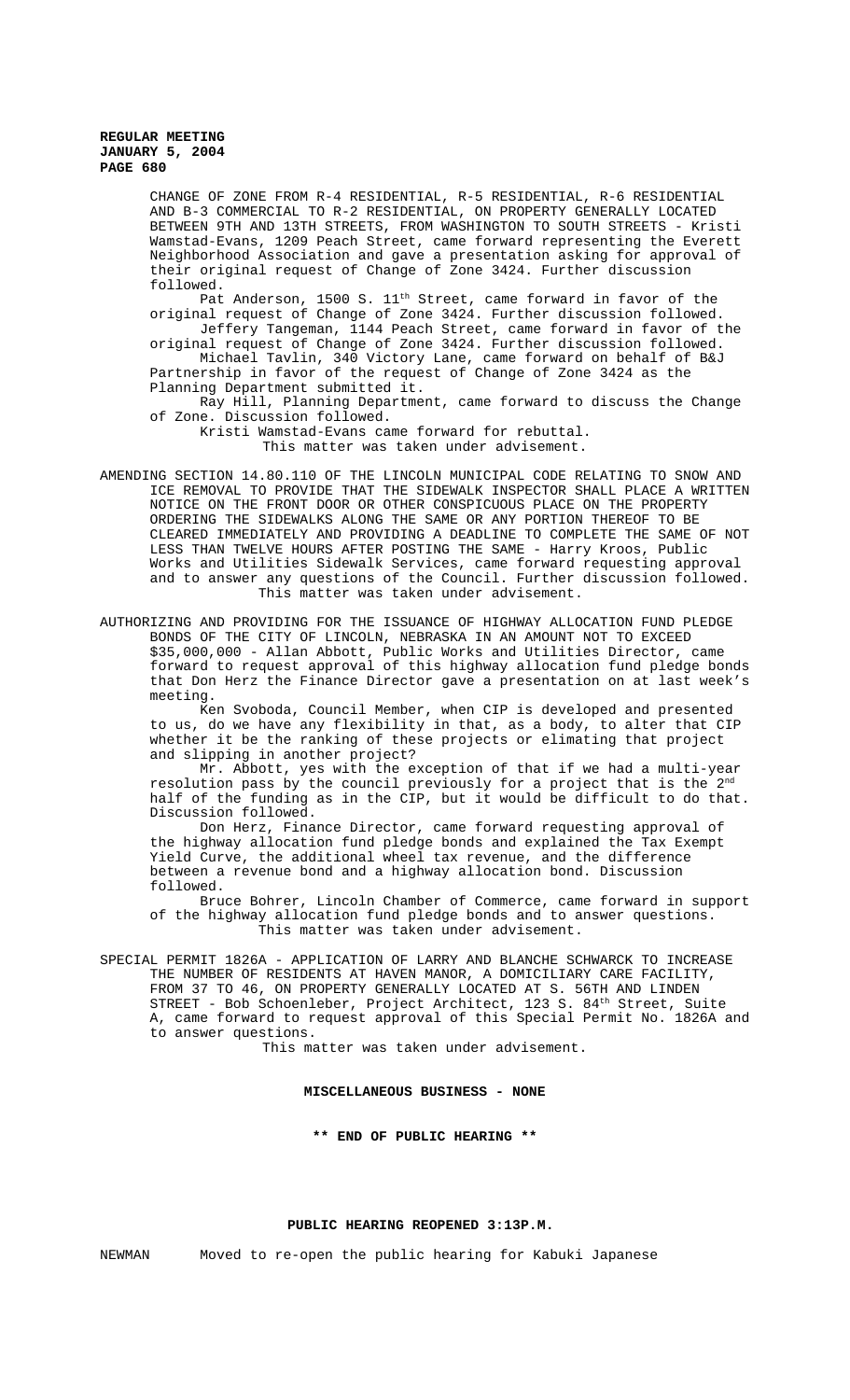Restaurant and Manager Application of Richard Kim. Seconded by McRoy & carried by the following vote: AYES: Camp, Cook, McRoy, Newman, Svoboda; NAYS: Friendt, Werner.

APPLICATION OF KABUKI JAPANESE RESTAURANT, INC. DBA KABUKI JAPANESE RESTAURANT FOR A CLASS I (SPIRITS, WINE, BEER, ON-SALE) LIQUOR LICENSE AT 5571 S. 48TH STREET;

MANAGER APPLICATION OF RICHARD KIM FOR KABUKI JAPANESE RESTAURANT, INC. DBA KABUKI JAPANESE RESTAURANT AT 5571 S. 48TH STREET - Richard Kim, 7400 S.

 $33^{rd}$  Street, took oath and came forward to answer questions. Terry Werner, Council Member, asked if he was notified of the City Council meeting today.

Mr. Kim stated that he was notified and expressed his apologies for being late.

Mr. Svoboda asked Mr. Kim if he was open for business.

Mr. Kim stated no due to construction.

This matter was taken under advisement.

**PUBLIC HEARING ENDED 3:15P.M.**

# **COUNCIL ACTION**

#### **LIQUOR RESOLUTIONS**

APPLICATION OF MIPFIVE, INC. DBA MICKEY'S IRISH PUB AND GRILL FOR A CLASS I (SPIRITS, WINE, BEER, ON-SALE) LIQUOR LICENSE AT 1550 S. CODDINGTON, SUITE P - CLERK read the following resolution, introduced by Ken Svoboda, who moved its adoption for denial:<br>A-82530 BE IT RESOLVED by the City Council of

A-8253 BE IT RESOLVED by the City Council of the City of Lincoln, Nebraska:

That after hearing duly had as required by law, consideration of the facts of this application, the Nebraska Liquor Control Act, and the pertinent City ordinances, the City Council recommends that the application of MIPFIVE, Inc. dba Mickey's Irish Pub and Grill for a Class "I" liquor license for the license period ending April 30, 2004, at 1550 S. Coddington, Suite P, Lincoln, Nebraska, be refused for the following reasons:

1. The proposed operation will not be in conjunction with the public interest.<br>2. The

The applicant cannot insure that alcoholic beverages will be handled by persons in accordance with state law.

3. The applicant has not demonstrated that its type of management and control will be sufficient to insure the license can conform to all the provisions and requirements of the rules and regulations adopted and promulgated pursuant to the act.

4 The City Council has determined that the existing population of the City of Lincoln and the projected population growth of the City of Lincoln and within the area to be served are inadequate to support the proposed license.<br>5 The City

The City Council has determined that the existing licenses are adequately serving the area.

6 The City Council has determined that issuance of the license would not be compatible with the nature of the neighborhood.

7 The applicant has not demonstrated the propriety of the issuance of such license.

8 The issuance of the license will not be required by the present or future public convenience and necessity.

BE IT FURTHER RESOLVED that the City Clerk is directed to transmit a copy of this resolution to the Nebraska Liquor Control Commission. Introduced by Ken Svoboda

Seconded by Cook & carried by the following vote: AYES: Camp, Cook, McRoy, Newman, Svoboda, Werner; NAYS: None; ABSENT FOR VOTE: Friendt.

MANAGER APPLICATION OF TIMOTHY J. MURPHY FOR MIPFIVE, INC. DBA MICKEY'S IRISH PUB AND GRILL AT 1550 S. CODDINGTON, SUITE P - CLERK read the following resolution, introduced by Ken Svoboda, who moved its adoption for denial:

A-82531 BE IT RESOLVED by the City Council of the City of Lincoln, Nebras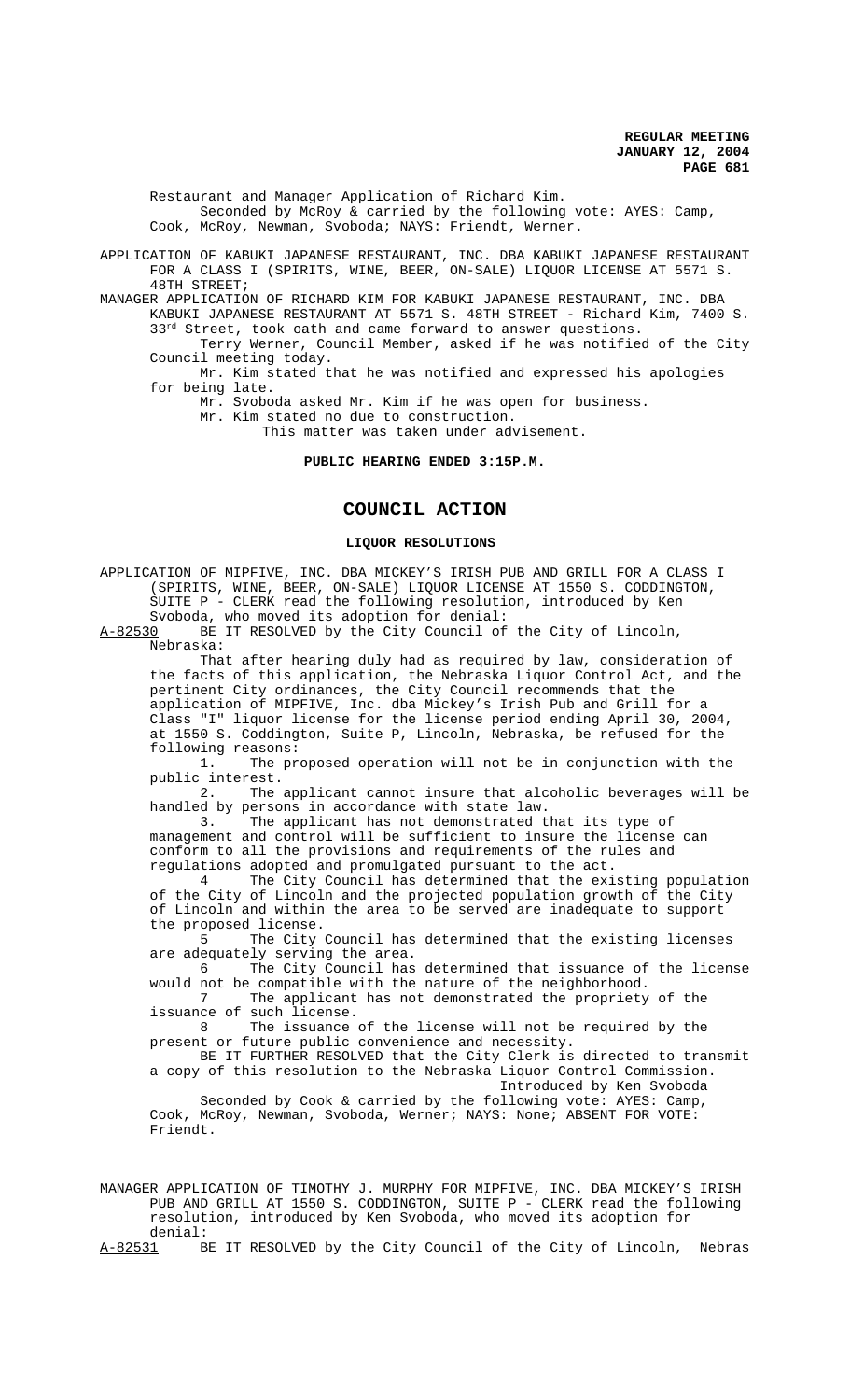> ka: That after hearing duly had as required by law, consideration of the facts of this application, the Nebraska Liquor Control Act, and the pertinent City ordinances, the City Council recommends that the application of Timothy J. Murphy as manager of MIPFIVE, Inc. dba Mickey's Irish Pub and Grill located at 1550 S. Coddington, Suite P, Lincoln, Nebraska, be denied. The City Clerk is directed to transmit a copy of this resolution to the Nebraska Liquor Control Commission. Introduced by Ken Svoboda Seconded by McRoy & carried by the following vote: AYES: Camp,

Cook, McRoy, Newman, Svoboda, Werner; NAYS: None; ABSENT FOR VOTE: Friendt.

### APPLICATION OF KABUKI JAPANESE RESTAURANT, INC. DBA KABUKI JAPANESE RESTAURANT FOR A CLASS I (SPIRITS, WINE, BEER, ON-SALE) LIQUOR LICENSE AT 5571 S. 48TH STREET - CLERK read the following resolution, introduced by Ken Svoboda, who moved its adoption:

A-82532 BE IT RESOLVED by the City Council of the City of Lincoln, Nebraska:

That after hearing duly had as required by law, consideration of the facts of this application, the Nebraska Liquor Control Act, and the pertinent City ordinances, the City Council recommends that the application of Kabuki Japanese Restaurant, Inc. dba Kabuki Japanese Restaurant for a Class "I" liquor license at 5571 S. 48th Street, Lincoln, Nebraska, for the license period ending April 30, 2004, be approved with the condition that the premise complies in every respect with all city and state regulations. The City Clerk is directed to transmit a copy of this resolution to the Nebraska Liquor Control Commission.

Introduced by Ken Svoboda Seconded by Newman & carried by the following vote: AYES: Camp, Cook, Friendt, McRoy, Newman, Svoboda, Werner; NAYS: None.

MANAGER APPLICATION OF RICHARD KIM FOR KABUKI JAPANESE RESTAURANT, INC. DBA KABUKI JAPANESE RESTAURANT AT 5571 S. 48TH STREET - CLERK read the following resolution, introduced by Ken Svoboda, who moved its adoption:

A-82533 WHEREAS, Kabuki Japanese Restaurant, Inc. dba Kabuki Japanese Restaurant located at 5571 S. 48th Street, Lincoln, Nebraska has been approved for a Retail Class "I" liquor license, and now requests that Richard Kim be named manager;

WHEREAS, Richard Kim appears to be a fit and proper person to manage said business.

NOW, THEREFORE, BE IT RESOLVED by the City Council of the City of Lincoln, Nebraska:

That after hearing duly had as required by law, consideration of the facts of this application, the Nebraska Liquor Control Act, and the pertinent City ordinances, the City Council recommends that Richard Kim be approved as manager of this business for said licensee. The City Clerk is directed to transmit a copy of this resolution to the Nebraska Liquor Control Commission.

Introduced by Ken Svoboda Seconded by Friendt & carried by the following vote: AYES: Camp, Cook, Friendt, McRoy, Newman, Svoboda, Werner; NAYS: None.

APPLICATION OF SHOGUN RK, INC. DBA SHOGUN FOR A CLASS I (SPIRITS, WINE, BEER, ON-SALE) LIQUOR LICENSE AT 5520 S. 56TH STREET - CLERK read the following resolution, introduced by Glenn Friendt, who moved its

adoption:<br>A-82534 BE BE IT RESOLVED by the City Council of the City of Lincoln, Nebraska:

That after hearing duly had as required by law, consideration of the facts of this application, the Nebraska Liquor Control Act, and the pertinent City ordinances, the City Council recommends that the application of Shogun RK, Inc. dba Shogun for a Class "I" liquor license

at 5520 S. 56th Street, Lincoln, Nebraska, for the license period ending April 30, 2004, be approved with the condition that the premise complies in every respect with all city and state regulations. The City Clerk is directed to transmit a copy of this resolution to the Nebraska Liquor Control Commission.

Introduced by Glenn Friendt Seconded by Svoboda & carried by the following vote: AYES: Camp,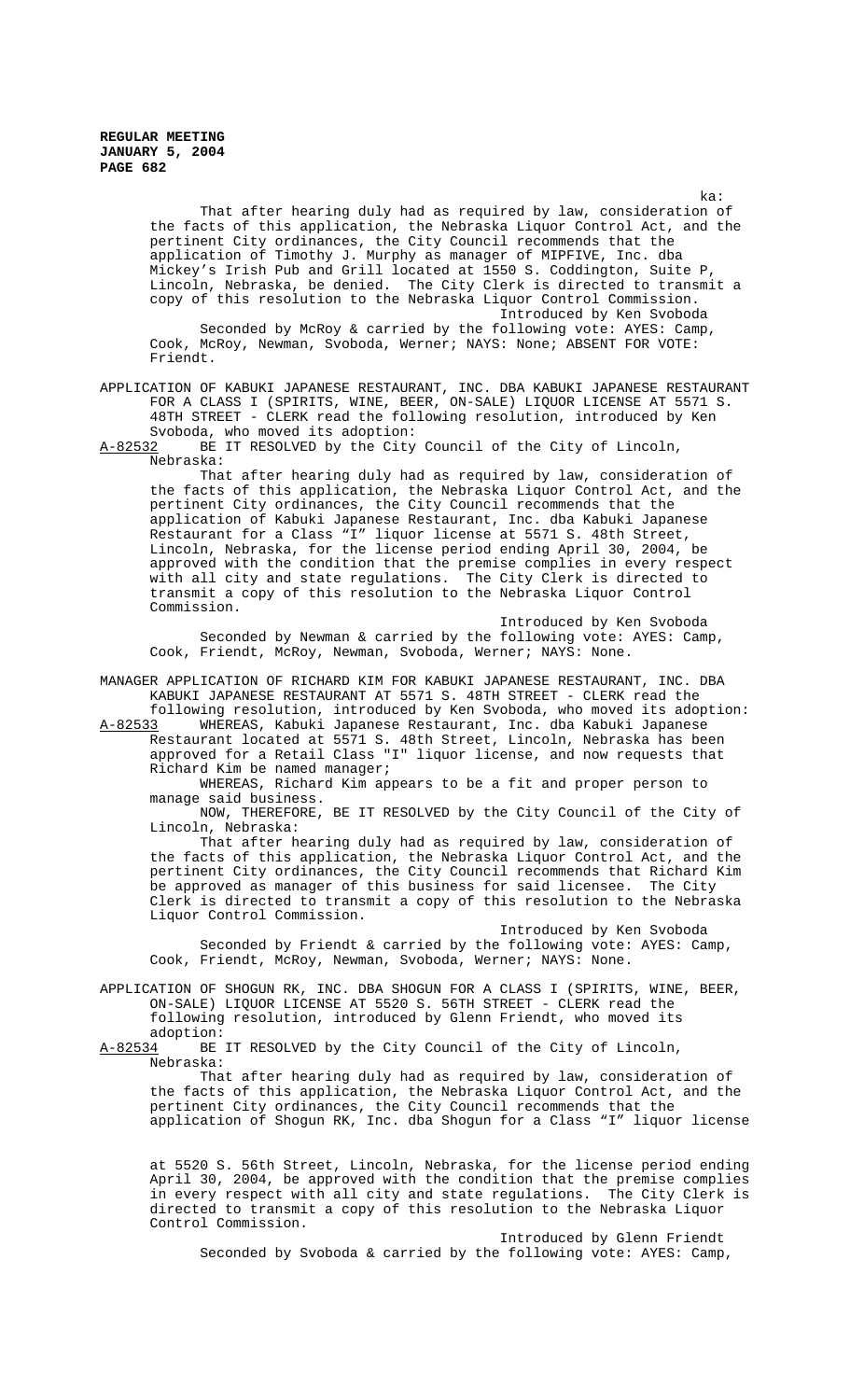Cook, Friendt, McRoy, Newman, Svoboda, Werner; NAYS: None.

MANAGER APPLICATION OF SUN OK KIM FOR SHOGUN RK, INC. DBA SHOGUN AT 5520 S. 56TH STREET - CLERK read the following resolution, introduced by Glenn Friendt, who moved its adoption:

 ${\tt A\text{-}82535}$  WHEREAS, Shogun RK, Inc. dba Shogun located at 5520 S. 56th

Street, Lincoln, Nebraska has been approved for a Retail Class "I" liquor license, and now requests that Sun Ok Kim be named manager; WHEREAS, Sun Ok Kim appears to be a fit and proper person to

manage said business.

NOW, THEREFORE, BE IT RESOLVED by the City Council of the City of Lincoln, Nebraska:

That after hearing duly had as required by law, consideration of the facts of this application, the Nebraska Liquor Control Act, and the pertinent City ordinances, the City Council recommends that Sun Ok Kim be approved as manager of this business for said licensee. The City Clerk is directed to transmit a copy of this resolution to the Nebraska Liquor Control Commission.

Introduced by Glenn Friendt Seconded by McRoy & carried by the following vote: AYES: Camp, Cook, Friendt, McRoy, Newman, Svoboda, Werner; NAYS: None.

#### **ORDINANCES - 2ND READING**

- AMENDING THE LINCOLN CORPORATE LIMITS MAP BY ANNEXING APPROXIMATELY 186.7 ACRES OF PROPERTY GENERALLY LOCATED EAST OF SOUTH  $84<sup>TH</sup>$  STREET BETWEEN OLD CHENEY ROAD AND PINE LAKE ROAD - CLERK read an ordinance, introduced by Terry Werner, annexing and including the below described land as part of the City of Lincoln, Nebraska and amending the Corporate Limits map attached to and made a part of Ordinance No.18208, to reflect the extension of the corporate limits boundary of the City of Lincoln, Nebraska established and shown thereon, the second time.
- APPROVING A TRANSFER OF APPROPRIATIONS WITHIN THE PARKS AND RECREATION CAPITAL IMPROVEMENT PROGRAM ATHLETIC FUNDS IN THE AMOUNT OF \$75,000 FROM BUSINESS UNIT 409374.6138 UNI BALLFIELD LIGHTING TO BUSINESS UNIT 409312.6138 BALLFIELD RENOVATION TO PURCHASE AGRA LIME FOR IMPROVED DRAINAGE TO FIELDS AT ELK, HOLMES, DENSMORE AND MAHONEY PARKS - CLERK read an ordinance, introduced by Annette McRoy, approving the transfer of unspent and unencumbered appropriations and between certain capital improvement projects within the Parks and Recreation Department, the second time.
- CHANGE OF ZONE 3424 APPLICATION OF EVERETT NEIGHBORHOOD ASSOCIATION FOR A CHANGE OF ZONE FROM R-4 RESIDENTIAL, R-5 RESIDENTIAL, R-6 RESIDENTIAL AND B-3 COMMERCIAL TO R-2 RESIDENTIAL, ON PROPERTY GENERALLY LOCATED BETWEEN 9TH AND 13TH STREETS, FROM WASHINGTON TO SOUTH STREETS - CLERK read an ordinance, introduced by Annette McRoy, amending the Lincoln Zoning District Maps attached to and made a part of Title 27 of the Lincoln Municipal Code, as provided by Section 27.05.020 of the Lincoln Municipal Code, by changing the boundaries of the districts established and shown thereon, the second time.
- NAMING THE STUB STREETS ON O STREET NEAR 63RD STREET AS NORTH 63RD STREET AND SOUTH 63RD STREET AND NAMING THE STUB STREETS ON O STREET NEAR 68TH STREET AS NORTH 68TH STREET AND SOUTH 68TH STREET - CLERK read an ordinance, introduced by Annette McRoy, to name the stub streets on O Street near  $63^{\text{rd}}$  Street and  $68^{\text{th}}$  Street as North  $63^{\text{rd}}$  Street, and South 68th Street, as recommended by the Street Name Committee, the second time.
- AMENDING SECTION 14.80.110 OF THE LINCOLN MUNICIPAL CODE RELATING TO SNOW AND ICE REMOVAL TO PROVIDE THAT THE SIDEWALK INSPECTOR SHALL PLACE A WRITTEN NOTICE ON THE FRONT DOOR OR OTHER CONSPICUOUS PLACE ON THE PROPERTY ORDERING THE SIDEWALKS ALONG THE SAME OR ANY PORTION THEREOF TO BE CLEARED IMMEDIATELY AND PROVIDING A DEADLINE TO COMPLETE THE SAME OF NOT LESS THAN TWELVE HOURS AFTER POSTING THE SAME - CLERK read an ordinance, introduced by Annette McRoy, amending Section 14.80.110 of the Lincoln Municipal Code relating to snow and ice removal to provide that the Sidewalk Inspector shall place a written notice on the front door or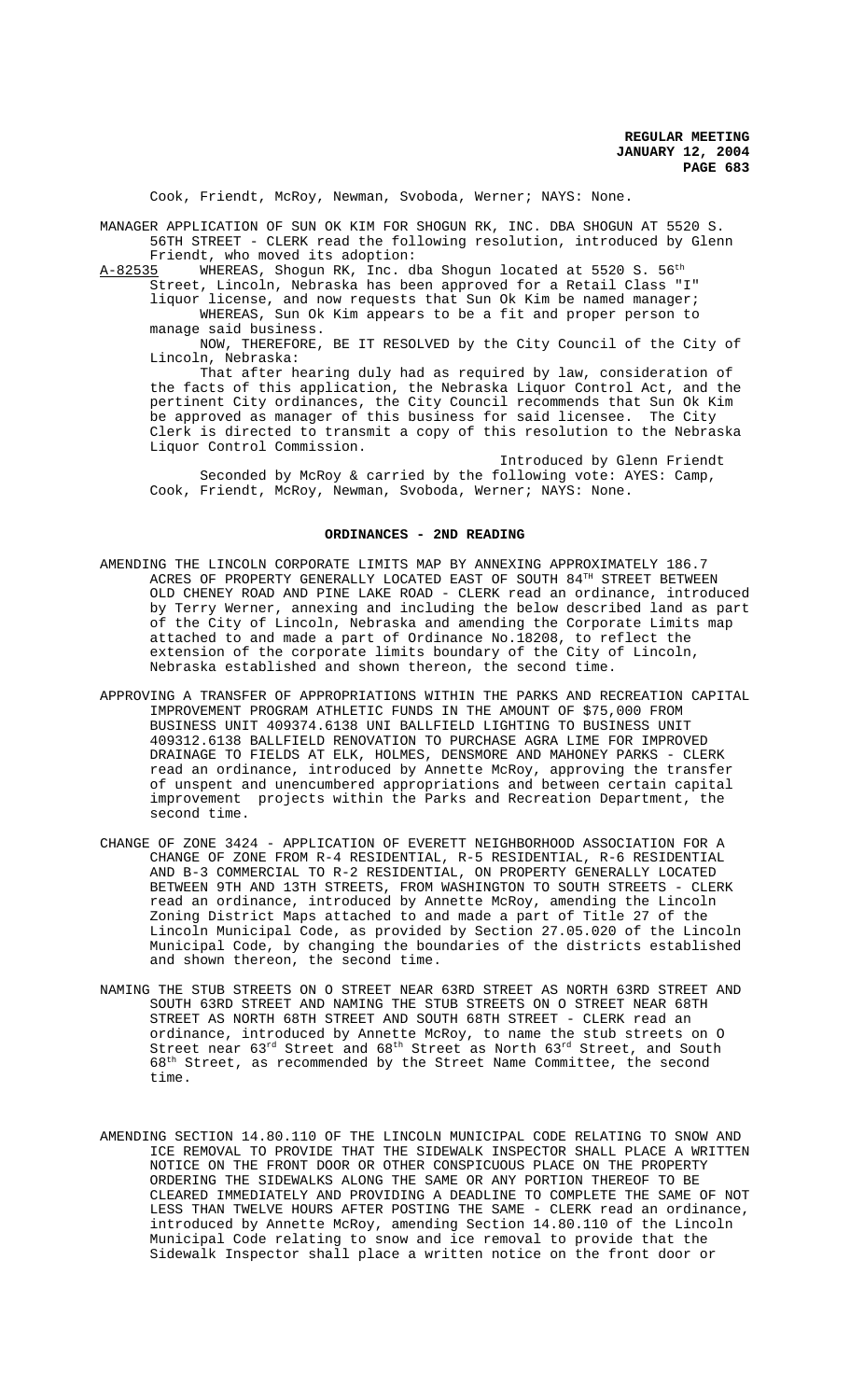other conspicuous place on the property ordering the sidewalks along the same or any port5ion thereof to be cleared immediately and providing a deadline to complete the same of not less than twelve hours after posting the same; and repealing Section 14.80.110 of the Lincoln Municipal Code as hitherto existing, the second time.

- APPROVING A FIVE YEAR/5,000 HOUR LEASE-PURCHASE AGREEMENT BETWEEN THE CITY AND DEERE CREDIT INC. FOR A 90 HORSE POWER CLASS BACKHOE LOADER FOR USE BY THE PUBLIC WORKS AND UTILITIES WATER DIVISION IN CONSTRUCTION AND MAINTENANCE PROJECTS - CLERK read an ordinance, introduced by Annette McRoy, accepting and approving a five-year/5,000 hour lease agreement between the City of Lincoln, Nebraska and Deere Credit, Inc. for a 90 horse power class backhoe loader for use by the Public Works & Utilities Water Division, the second time.
- APPROVING A FIVE YEAR/5,000 HOUR LEASE-PURCHASE AGREEMENT BETWEEN THE CITY AND DEERE CREDIT INC. FOR AN ARTICULATED FRAME FOUR-WHEEL DRIVE MOTOR GRADER FOR USE BY THE PARKS AND RECREATION DEPARTMENT IN CONSTRUCTION AND MAINTENANCE PROJECTS - CLERK read an ordinance, introduced by Annette McRoy, accepting and approving a five-year/5,000 hour lease agreement between the city of Lincoln, Nebraska and Deere Credit, Inc. for a Four-Wheel Drive Articulated Frame Motor Grader for use by the Public Works & Utilities Water Division, the second time.

#### **RESOLUTIONS**

REAPPOINTING JENNIFER A. GUTIERREZ AND NANCY INTERMILL TO THE LINCOLN - LANCASTER WOMEN'S COMMISSION FOR A TWO-YEAR TERM EXPIRING JANUARY 1, 2006 - CLERK read the following resolution, introduced by Patte Newman, who moved its adoption: A-82536 BE IT RESOLVED by the City Council of the City of Lincoln, Nebraska: That the reappointment of Jennifer A. Gutierrez and Nancy Intermill to the Lincoln-Lancaster Women's Commission for two-year terms expiring January 1, 2006 is hereby approved. Introduced by Patte Newman Seconded by Svoboda & carried by the following vote: AYES: Camp, Cook, Friendt, McRoy, Newman, Svoboda, Werner; NAYS: None. APPOINTING MARDY MCCULLOUGH TO THE AUDITORIUM ADVISORY BOARD TO FILL AN UNEXPIRED TERM EXPIRING AUGUST 31, 2004 - CLERK read the following resolution, introduced by Patte Newman, who moved its adoption: A-82537 BE IT RESOLVED by the City Council of the City of Lincoln, Nebraska: That the appointment of Mardy McCullough to the Auditorium Advisory Board to fill an unexpired six-year term expiring August 31, 2004 is hereby approved. Introduced by Patte Newman Seconded by Svoboda & carried by the following vote: AYES: Camp, Cook, Friendt, McRoy, Newman, Svoboda, Werner; NAYS: None. ACCEPTING THE REPORT OF NEW AND PENDING CLAIMS AGAINST THE CITY AND APPROVING DISPOSITION OF CLAIMS SET FORTH THEREIN FOR THE PERIOD OF DECEMBER 1 - 31, 2003 - CLERK read the following resolution, introduced by Patte Newman, who moved its adoption: A-82538 BE IT RESOLVED by the City Council of the City of Lincoln, Nebraska: That the claims listed in the attached report, marked as Exhibit "A" dated December 31, 2003, of various new and pending tort claims filed against the City of Lincoln with the Office of the City Attorney or the Office of the City Clerk, as well as claims which have been disposed of, are hereby received as required by Neb. Rev. Stat. § 13-905 (Reissue 1997). The dispositions of claims by the Office of the City Attorney, as shown by the attached report, are hereby approved: ALLOWED OR SETTLED James E. Ford  $$94.00$  State Farm Insurance Co.<br>Mark Sneddeker 73.00 (Claim No. 27-7420-872) 73.00 (Claim No. 27-7420-872) \$ 500.00<br>349.61 Samuel Salguero 9,000.00<br>500,000.00 Ray Hill 430.16 Ken & Evelyn Beason<br>Lisa Trevena 349.61 Samuel Salguero<br>
2,000.00 Ray Hill 430.16<br>
2,645.04 Laura Levy 843.16 Ben Tomes 2,645.04 Laura Levy 843.16<br>dim & Joyce Schiefelbein NAS\* Judith Yeck 74.85 Jim & Joyce Schiefelbein NAS\* Judith Yeck 74.85

Kris Renner Allied Insurance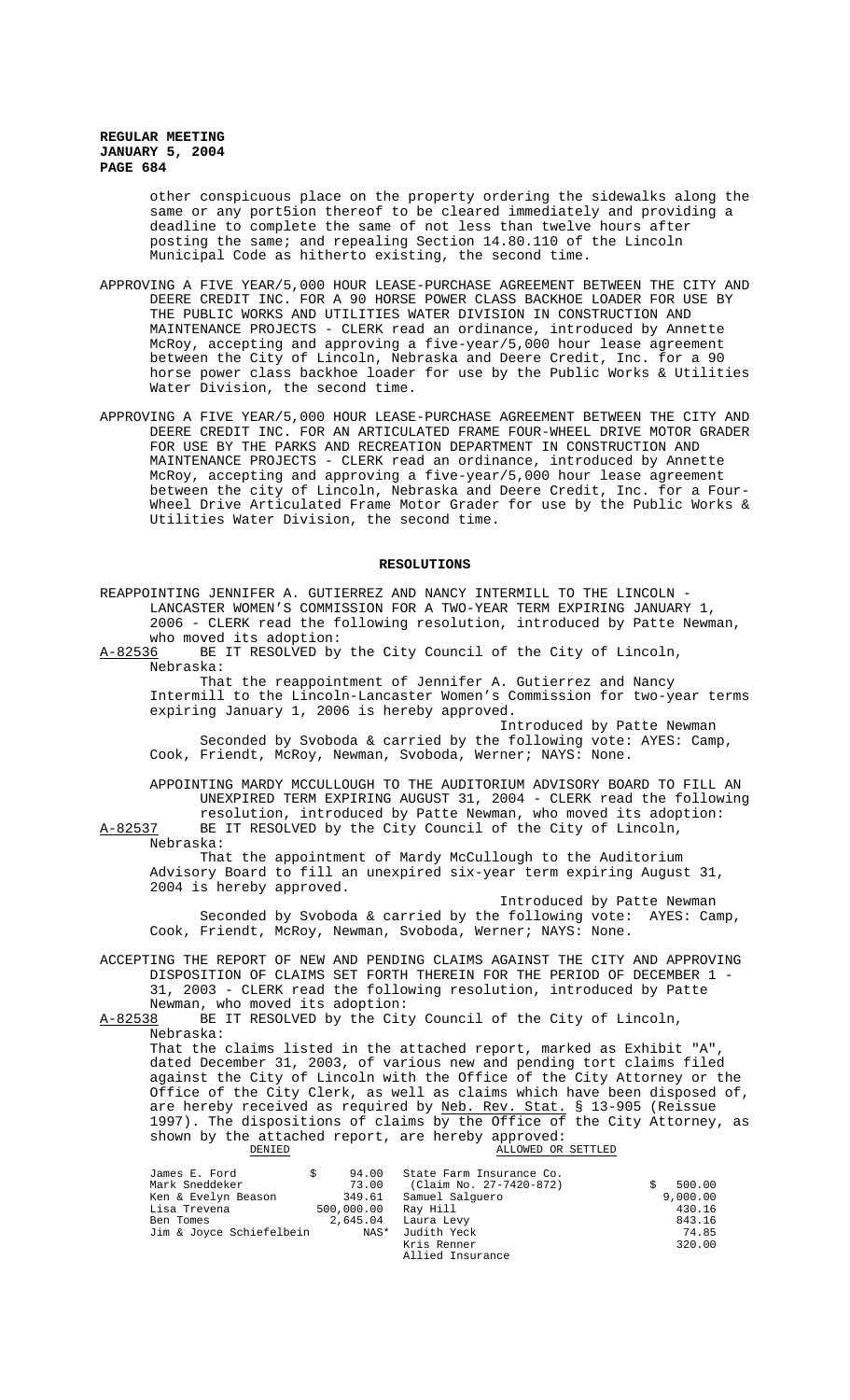\* No Amount Specified. The City Attorney is hereby directed to mail to the various claimants listed herein a copy of this resolution which shows the final disposition of their claim.

Introduced by Patte Newman Seconded by Svoboda & carried by the following vote: AYES: Camp, Cook, Friendt, McRoy, Newman, Svoboda, Werner; NAYS: None.

SPECIAL PERMIT 1826A - APPLICATION OF LARRY AND BLANCHE SCHWARCK TO INCREASE THE NUMBER OF RESIDENTS AT HAVEN MANOR, A DOMICILIARY CARE FACILITY, FROM 37 TO 46, ON PROPERTY GENERALLY LOCATED AT S. 56TH AND LINDEN STREET - CLERK read the following resolution, introduced by Patte Newman, who moved its adoption:<br>A-82539 WHEREAS, Larry and Blanch

WHEREAS, Larry and Blanche Schwarck have submitted an application designated as Special Permit No. 1826A to amend the Haven Manor Retirement Facility by increasing the number of residents from 37 to 46 on property generally located at South 56th Street and Linden Street, and legally described to wit:

Lot 1, Block 1, Piazza Addition, Lincoln, Lancaster County, Nebraska;

WHEREAS, the real property adjacent to the area included within the site plan for this amendment to Haven Manor Retirement Facility will not be adversely affected; and

WHEREAS, said site plan together with the terms and conditions hereinafter set forth are consistent with the intent and purpose of Title 27 of the Lincoln Municipal Code to promote the public health, safety, and general welfare.

NOW, THEREFORE, BE IT RESOLVED by the City Council of the City of Lincoln, Nebraska:

That the application of Larry and Blanche Schwarck, hereinafter referred to as "Permittee", to amend the Haven Manor Retirement Facility by increasing the number of residents from 37 to 46, on the property legally described above, be and the same is hereby granted under the provisions of Section 27.63.530 of the Lincoln Municipal Code upon condition that construction and operation of said expansion be in strict compliance with said application, the site plan, and the following additional express terms, conditions, and requirements:

1. This permit approves a domiciliary care facility for a maximum of 46 residents conforming to 50% density bonus regulations.

- 2. Before receiving building permits:<br>a. The Permittee must submit a: The Permittee must submit a revised and acceptable final plan including five copies.
	- b. The Construction plans must conform to the approved plans.

3. Before occupying the dwelling units, all development and construction must be completed in conformance with the approved plans. 4. All privately-owned improvements must be permanently maintained by the Permittee.

The site plan approved by this permit shall be the basis for all interpretations of setbacks, yards, locations of buildings, location

of parking and circulation elements, and similar matters.<br>6. The terms, conditions, and requirements of th The terms, conditions, and requirements of this resolution shall be binding and obligatory upon the Permittee, their successors and assigns. The building official shall report violations to the City Council which may revoke the special permit or take such other action as may be necessary to gain compliance.

7. The Permittee shall sign and return the City's letter of acceptance to the City Clerk within 30 days following approval of the special permit, provided, however, said 30-day period may be extended up to six months by administrative amendment. The City Clerk shall file a copy of the resolution approving the special permit and the letter of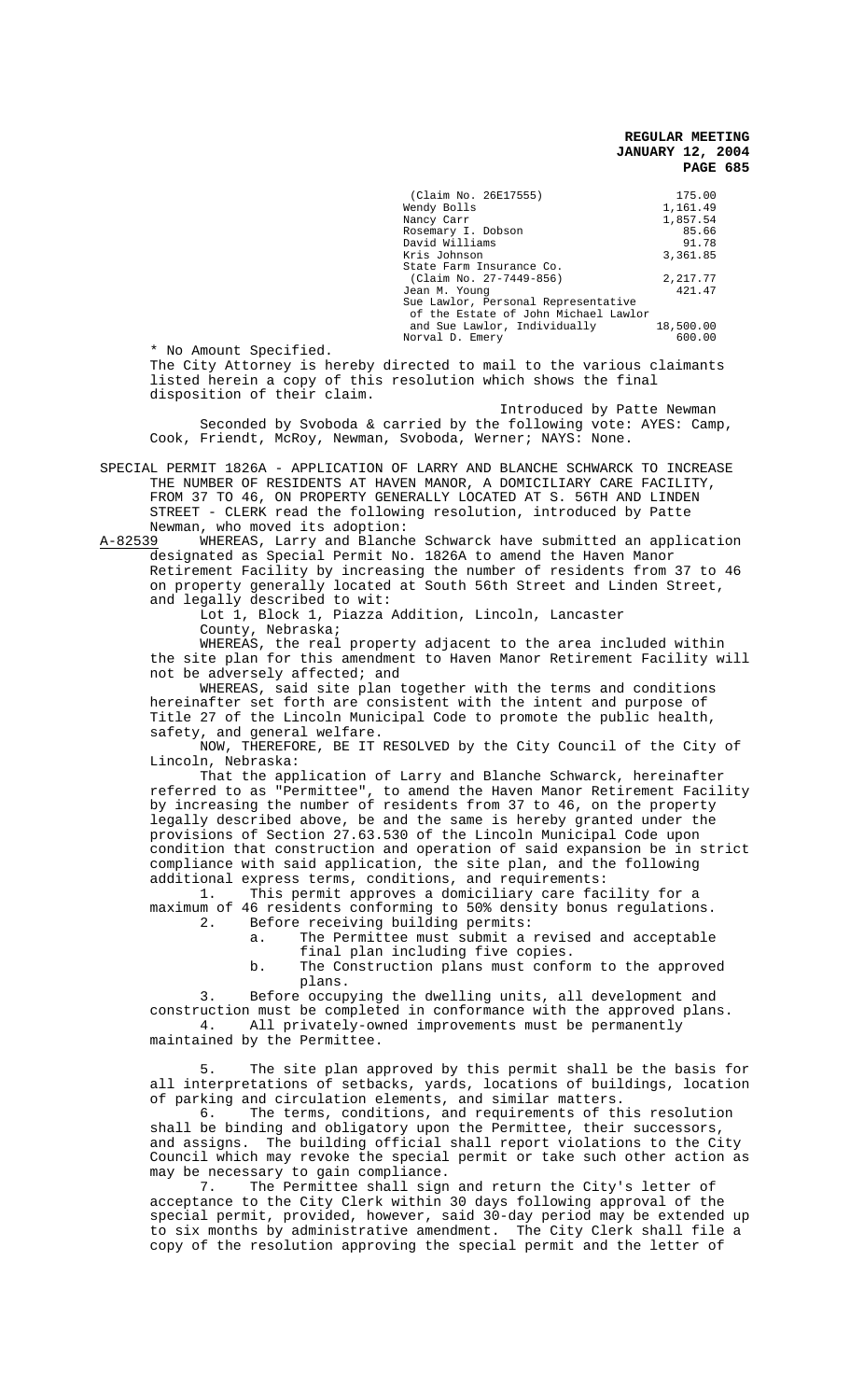> acceptance with the Register of Deeds, filing fees therefor to be paid in advance by the Permittee.

8. The site plan as approved with this resolution voids and supersedes all previously approved site plans, however, all resolutions approving previous permits remain in force unless specifically amended by this resolution.

Introduced by Patte Newman Seconded by Svoboda & carried by the following vote: AYES: Camp, Cook, Friendt, McRoy, Newman, Svoboda, Werner; NAYS: None.

SETTING THE HEARING DATE OF MONDAY, JANUARY 26, 2004, AT 5:30 P.M. FOR MAN. APP. OF DAVID M. SOFLIN FOR HINKY DINKY LINCOLN #9 LLC DBA SUNMART #738 AT 2145 S. 17<sup>TH</sup> STREET - CLERK read the following resolution, introduced by Patte Newman, who moved its adoption:

A-82540 BE IT RESOLVED by the City Council, of the City of Lincoln, that a hearing date is hereby set for Mon., January 26, 2004, at 5:30 p.m. or as soon thereafter as possible in the City Council Chambers, County-City Building, 555 S. 10th St., Lincoln, NE, for the Man. App. of David M. Soflin for Hinky Dinky Lincoln #9 LLC dba Sunmart #738 at 2145 S. 17th Street.

If the Police Dept. is unable to complete the investigation by said time, a new hearing date will be set.

Introduced by Patte Newman Seconded by Svoboda & carried by the following vote: AYES: Camp, Cook, Friendt, McRoy, Newman, Svoboda, Werner; NAYS: None.

SETTING THE HEARING DATE OF MONDAY, JANUARY 26, 2004, AT 5:30 P.M. FOR MAN. APP. OF MARTY L. DLOUHY FOR B & R STORES INC. DBA RUSS'S BISHOP HEIGHTS IGA AT 4200 S. 27TH STREET - CLERK read the following resolution, introduced by Patte Newman, who moved its adoption:

A-82541 BE IT RESOLVED by the City Council, of the City of Lincoln, that a hearing date is hereby set for Mon., January 26, 2004, at 5:30 p.m. or as soon thereafter as possible in the City Council Chambers, County-City Building, 555 S. 10th St., Lincoln, NE, for the Man. App. of David M. Soflin for Hinky Dinky Lincoln #9 LLC dba Sunmart #738 at 2145 S. 17th Street.

If the Police Dept. is unable to complete the investigation by said time, a new hearing date will be set.

Introduced by Patte Newman Seconded by Svoboda & carried by the following vote: AYES: Camp, Cook, Friendt, McRoy, Newman, Svoboda, Werner; NAYS: None.

SETTING THE HEARING DATE OF MONDAY, FEBRUARY 2, 2004, AT 1:30 P.M. FOR MAN. APP. OF CARROLL R. BURNS FOR EAGLES FRATERNAL ORDER 147 AT 500 W. INDUSTRIAL LAKE DRIVE. - CLERK read the following resolution, introduced by Patte Newman, who moved its adoption:<br>A-82542 BE IT RESOLVED by the City Council

BE IT RESOLVED by the City Council, of the City of Lincoln, that a hearing date is hereby set for Mon., January 26, 2004, at 5:30 p.m. or as soon thereafter as possible in the City Council Chambers, County-City Building, 555 S. 10th St., Lincoln, NE, for the Man. App. of David M. Soflin for Hinky Dinky Lincoln #9 LLC dba Sunmart #738 at 2145 S.  $17^{th}$ Street.

If the Police Dept. is unable to complete the investigation by said time, a new hearing date will be set.

Introduced by Patte Newman Seconded by Svoboda & carried by the following vote: AYES: Camp, Cook, Friendt, McRoy, Newman, Svoboda, Werner; NAYS: None.

SETTING THE HEARING DATE OF MONDAY, FEBRUARY 2, 2004, AT 1:30 P.M. FOR APP. OF FAST BREAK, INC. DBA FAST BREAK #1 FOR A CLASS B LIQUOR LICENSE AT 4801 RANDOLPH STREET - CLERK read the following resolution, introduced by Patte Newman, who moved its adoption:<br>A-82543 BE IT RESOLVED by the City Coun

BE IT RESOLVED by the City Council, of the City of Lincoln, that a hearing date is hereby set for Mon., January 26, 2004, at 5:30 p.m. or as soon thereafter as possible in the City Council Chambers, County-City Building, 555 S. 10th St., Lincoln, NE, for the Man. App. of David M. Soflin for Hinky Dinky Lincoln #9 LLC dba Sunmart #738 at 2145 S. 17th Street.

If the Police Dept. is unable to complete the investigation by said time, a new hearing date will be set.

Introduced by Patte Newman Seconded by Svoboda & carried by the following vote: AYES: Camp,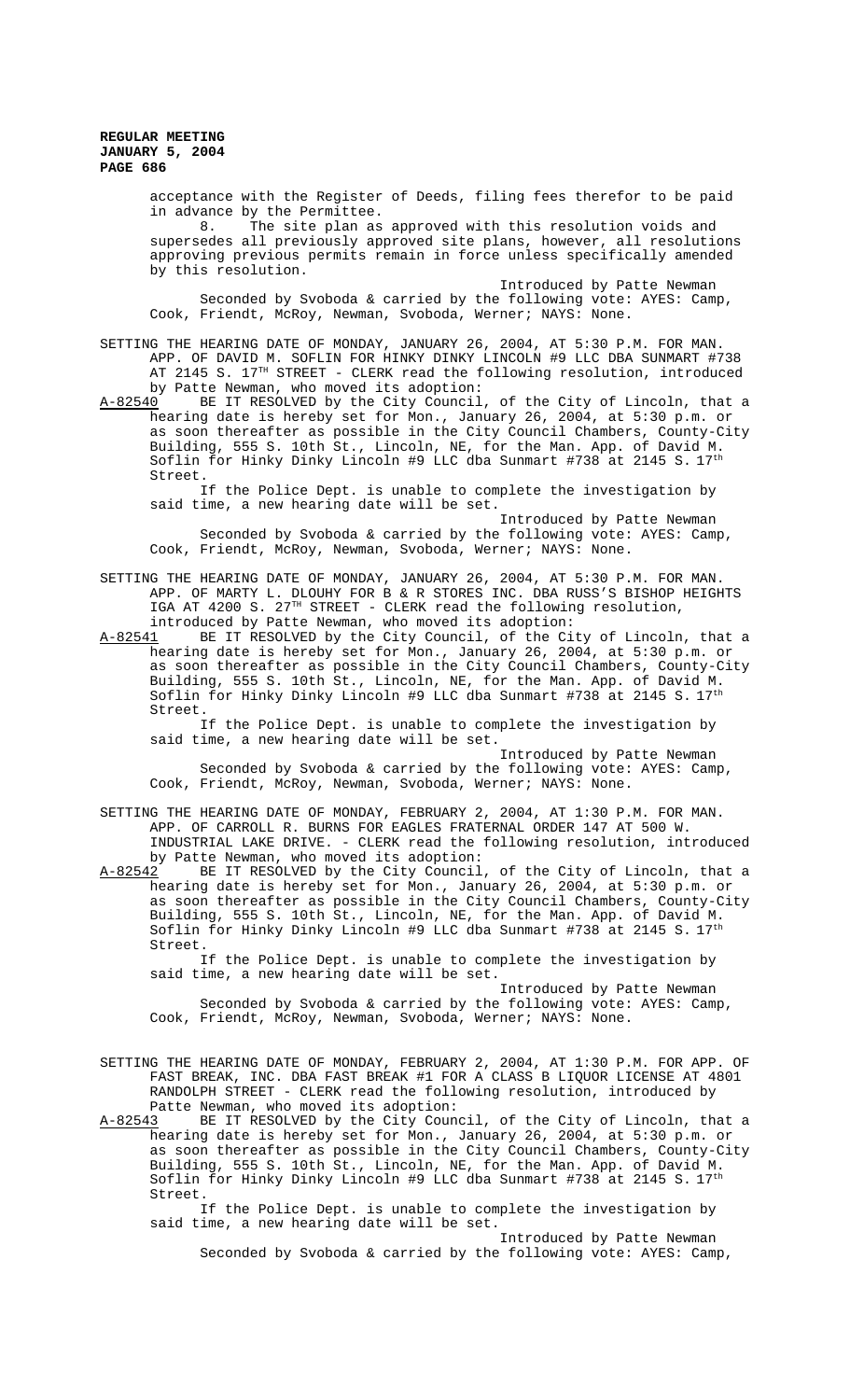Cook, Friendt, McRoy, Newman, Svoboda, Werner; NAYS: None.

SETTING THE HEARING DATE OF MONDAY, FEBRUARY 2, 2004, AT 1:30 P.M. FOR APP. OF ERNIE'S FB LLC DBA ERNIE'S FAST BREAK FOR A CLASS B LIQUOR LICENSE AT 7000 "O" STREET - CLERK read the following resolution, introduced by Patte Newman, who moved its adoption:

A-82544 BE IT RESOLVED by the City Council, of the City of Lincoln, that a hearing date is hereby set for Mon., January 26, 2004, at 5:30 p.m. or as soon thereafter as possible in the City Council Chambers, County-City Building, 555 S. 10th St., Lincoln, NE, for the Man. App. of David M. Soflin for Hinky Dinky Lincoln #9 LLC dba Sunmart #738 at 2145 S.  $17<sup>th</sup>$ Street.

If the Police Dept. is unable to complete the investigation by said time, a new hearing date will be set.

Introduced by Patte Newman Seconded by Svoboda & carried by the following vote: AYES: Camp, Cook, Friendt, McRoy, Newman, Svoboda, Werner; NAYS: None.

# **PETITIONS & COMMUNICATIONS - NONE**

#### **REPORTS OF CITY OFFICERS**

CLERK'S LETTER AND MAYOR'S APPROVAL OF ORDINANCES AND RESOLUTIONS PASSED BY COUNCIL ON JANUARY 5, 2004 - CLERK presented said report which was placed on file in the Office of the City Clerk.

INVESTMENT OF FUNDS FROM DECEMBER 22, 2003 THRU JANUARY 2, 2004 - CLERK read the following resolution, introduced by Patte Newman, who moved its

adoption:<br>A-82545 BE BE IT RESOLVED BY THE CITY COUNCIL of the City of Lincoln, Nebraska:

That the attached list of investments be confirmed and approved, and the City Treasurer is hereby directed to hold said investments until maturity unless otherwise directed by the City Council.

Introduced by Patte Newman Seconded by Svoboda & carried by the following vote: AYES: Camp, Cook, Friendt, McRoy, Newman, Svoboda, Werner; NAYS: None.

REPORT OF LINCOLN WATER & WASTEWATER SYSTEM FOR RECAPITULATION OF DAILY CASH RECEIPTS FOR DECEMBER 2003 - CLERK presented said report which was placed on file in the Office of the City Clerk. (8-71)

REPORT FROM CITY TREASURER TELECOMMUNICATION OCCUPATION TAX FOR THE MONTH OF JULY, 2003: CINCINNATI BELL; AUGUST, 2003: CINCINNATI BELL; SEPTEMBER, 2003: CINCINNATI BELL; OCTOBER, 2003: ONE CALL COMMUNICATIONS, CINCINNATI BELL; NOVEMBER, 2003: CELLULAR ONE, TOUCH AMERICA, INC., AT&T COMM OF MIDWEST, TRANS NATIONAL, ACN COMM SERVICES, TRACZONE WIRELESS, QWEST COMM, CRICKET COMM, CIERA NETWORK SYSTEMS, INTELLICALL OPERATOR SERVICES, VERIZON MOBILE, VERIZON LONG DISTANCE, GLOBAL CROSSING TELECOMM., WORKING ASSETS FUNDING SERVICE, ONSTAR CORP, VERIZON SELECT SERVICES, BUYERS UNITED, PRIMUS TELECOMM, LIBERTY WIRELESS, UNITED SYSTEMS ACCESS TELECOM, IBM GLOBAL SERVICES, QUANTUM SHIFT COMMUNICATIONS, ALYON TECHNOLOGIES, T-NETIX TELECOM SERVICES, XO LONG DISTANCE SERVICES, TELIGENT SERVICES, VOICECOM TELCOMM, NORSTAN NETWORK SERVICES, MCLEODUSA TELECOMM, C III COMM - CLERK presented said report which was placed on file in the Office of the City Clerk.(20)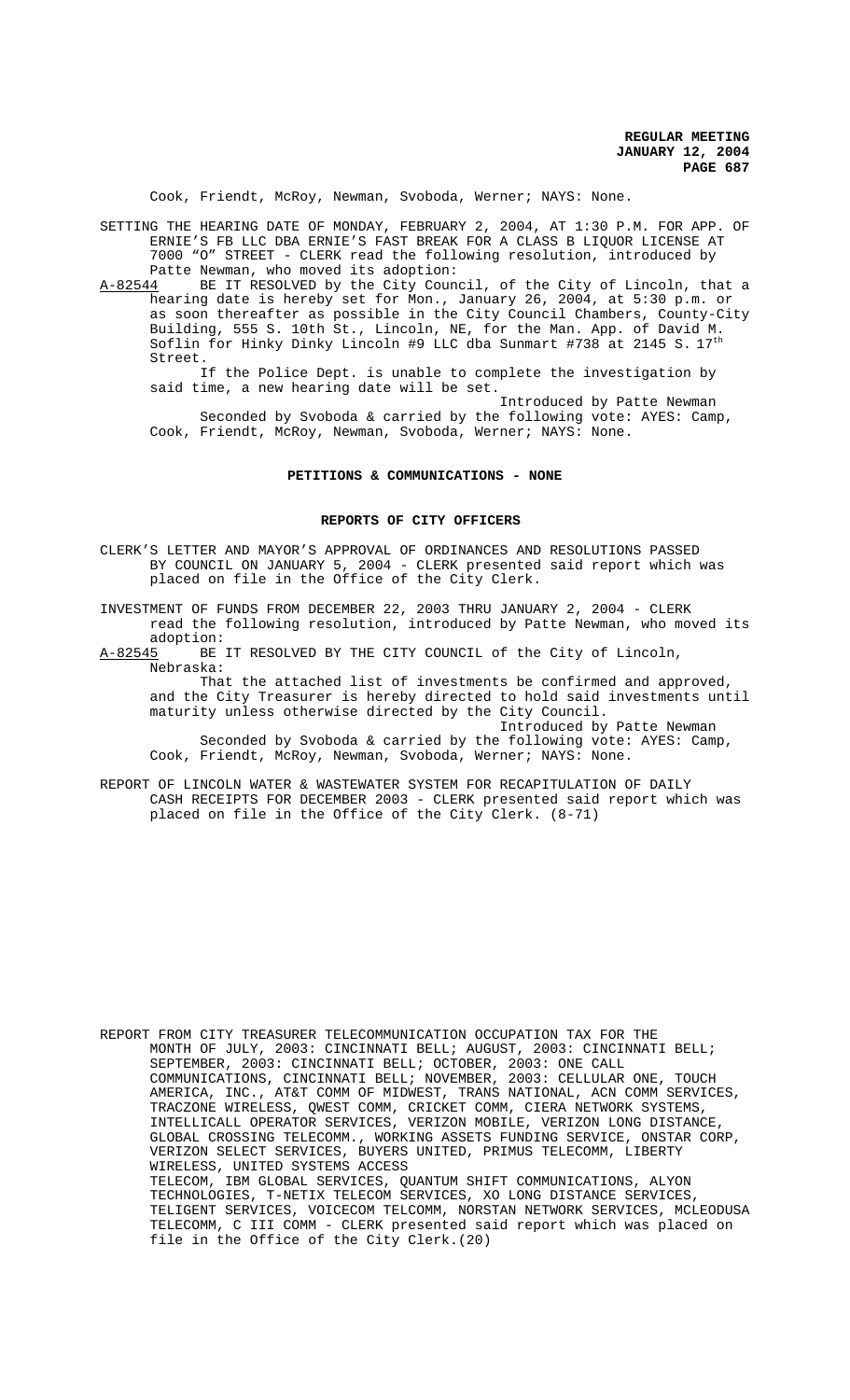### ORDINANCES - 1<sup>ST</sup> READING

- APPROVING A FOUR-YEAR FINANCIAL CONSULTING SERVICE AGREEMENT BETWEEN THE CITY AND AMERITAS INVESTMENT - CLERK read an ordinance, introduced by Patte Newman, approving an agreement between the City of Lincoln and Ameritas Investment Corp. for the provision of financial consulting services to the City of Lincoln, the first time.
- STREET NAME CHANGE 03008 NAMING THE NEW STREET CONSTRUCTED AS PART OF THE A STREET OVERPASS PROJECT AS S.W. 1ST STREET, GENERALLY LOCATED AT S.W. 1ST AND WEST A STREETS - CLERK read an ordinance, introduced by Patte Newman, naming the new street constructed as part of the A Street Overpass Project as S.W.  $1^\text{st}$  Street located generally at S.W.  $1^\text{st}$  Street and West A Street, as recommended by the Street Name Committee, the first time.
- STREET AND ALLEY VACATION 03012 VACATING THE EAST-WEST ALLEY IN BLOCK 1, TRESTERS ADDITION, FROM THE EAST LINE OF N. 26TH STREET TO THE WEST LINE OF N. 27TH STREET, ON PROPERTY GENERALLY LOCATED AT N. 27TH AND Y STREETS - CLERK read an ordinance, introduced by Patte Newman, vacating the east-west alley in Block 1, Tresters Addition, from the east line of N. 26<sup>th</sup> Street to the west line of N. 27<sup>th</sup> Street, and retaining title thereto in the City of Lincoln, Lancaster County, Nebraska, the first time.

### ORDINANCES - 3RD READING

|        |  | AUTHORIZING AND PROVIDING FOR THE ISSUANCE OF HIGHWAY ALLOCATION FUND PLEDGE |
|--------|--|------------------------------------------------------------------------------|
|        |  | BONDS OF THE CITY OF LINCOLN, NEBRASKA IN AN AMOUNT NOT TO EXCEED            |
|        |  | $$35,000,000 - PRIOR$ to reading:                                            |
| WERNER |  | Moved to accept the substitute ordinance.                                    |
|        |  | Seconded by Cook & carried by the following vote: AYES: Camp,                |
|        |  | Cook, Friendt, McRoy, Newman, Svoboda, Werner; NAYS: None.                   |
| COOK   |  | Moved to delay the action for two weeks to $1/26/04$ .                       |
|        |  | Seconded by Newman & carried by the following vote: AYES: Cook,              |
|        |  | McRoy, Newman, Werner; NAYS: Camp, Friendt, Svoboda.                         |
| CLERK  |  | Read an ordinance, introduced by Jonathan Cook, authorizing and              |
|        |  | $\mathbf{r}$                                                                 |

providing for the issuance of highway allocation fund pledge bonds of the City of Lincoln, Nebraska in an amount not to exceed \$35,000,000, the third time.

# **MISCELLANEOUS BUSINESS**

#### **PENDING -**

SVOBODA Moved to extend the Pending List to January 26, 2004. Seconded by Cook & carried by the following vote: AYES: Camp, Cook, Friendt, McRoy, Newman, Svoboda, Werner; NAYS: None.

### **UPCOMING RESOLUTIONS -**

SVOBODA Moved to approve the resolutions to have Public Hearing on January 26, 2004. Seconded by Cook & carried by the following vote: AYES: Camp, Cook, Friendt, McRoy, Newman, Svoboda, Werner; NAYS: None.

**ADJOURNMENT 3:28 P.M.**